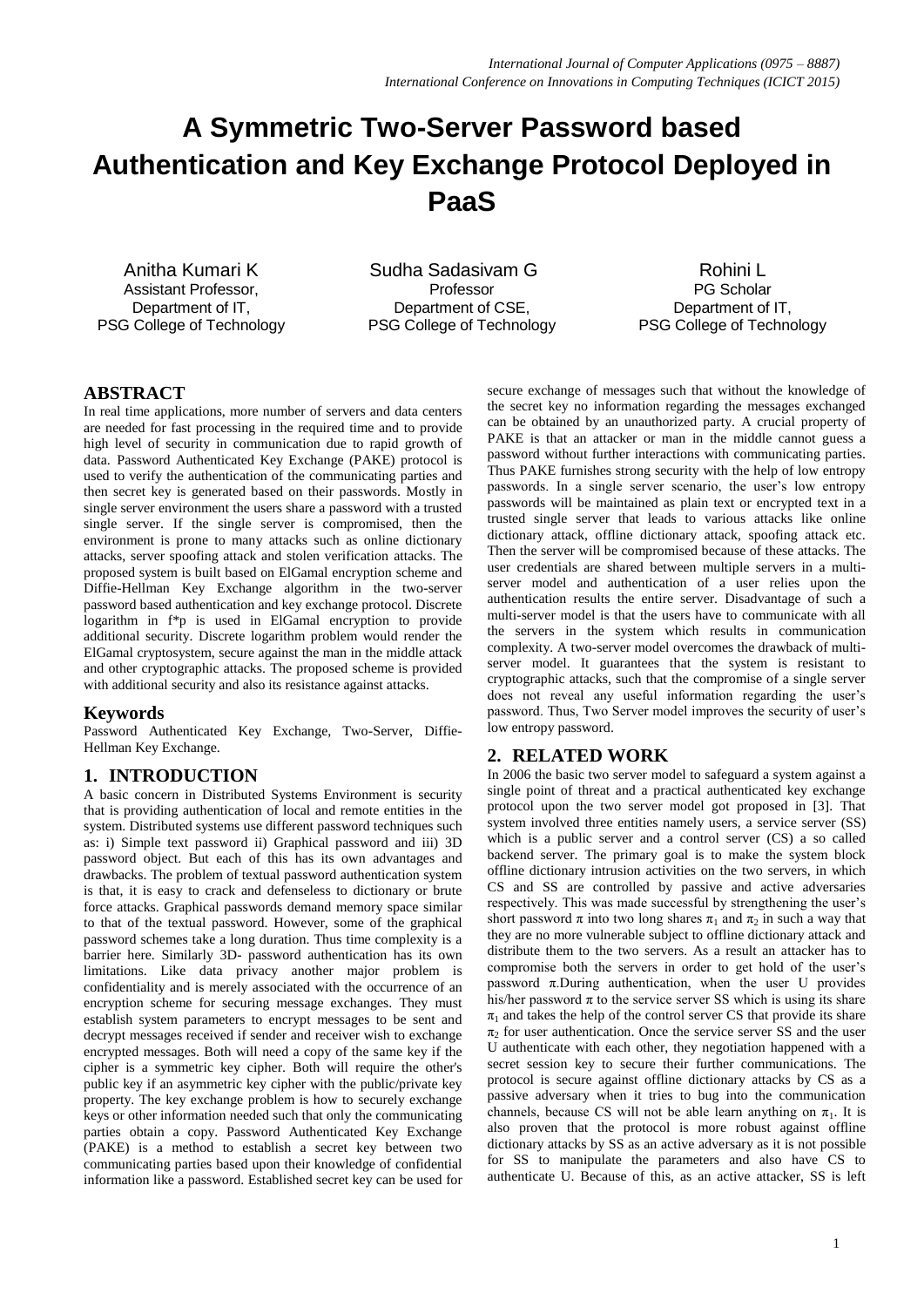ineffective in offline dictionary attack.

To overcome these drawbacks of the basic model, Yang et al. came up with an improved model [3] by introducing an extra parameter g3 for the usage of user authentication. On removal of the secret channel it does not enable outside attackers who have no control on any server to get the session key used between U and SS and at the same time CS will not be able to compute the session key which is shared between U and SS.

A two server authentication and key exchange protocol which do support multiple service servers  $SS_i$  and a Single Control server  $CS$ is given in  $[4]$ . Each of this service server  $SS_i$  has its own secret key KS  $_j = h(SS_j, x)$  which is computed by CS. This protocol is robust against the stolen verification attack without the assumption of implementing a secure database in the service server. The user U should register himself initially with CS using his/her identifier and password. While in the authentication phase user U requests the particular  $SS_j$  with the message  $\lt$  UID  $\parallel SS_j \parallel$  Req $\gt$ . The service server SSj calculates its password share  $\pi$ j for the user with the identifier UID and also passes on the request to the CS. Once the  $SS_i$  and CS authenticate with each other  $SS_i$  and U negotiate within themselves with a secret session key K. When an adversary attempts to masquerade as one of the service servers he/she will not be able to make it successful. If one of the legitimate users tries to spoof a server by using his/ her knowledge about the server which they got from prior communication with that server, it is impossible to succeed without knowing the user password  $\pi$  of any other user. In case a legitimate server  $SS_i$  tries to spoof another server  $SS_i$ ,  $SS_i$  would have no knowledge about the password share  $\pi_j$ = h (UID || KS<sub>j</sub>) of SS<sub>j</sub>. Therefore this protocol is proved to be robust against several spoofing attacks. Since none of the service servers  $SS_i$  does store any data related to user's password, the protocol is more robust against stolen verification attack.

A Novel Two-Server Password Authentication Scheme [5] with Provable Security focuses on the way to protect the password data from the compromise of a server and the compromising server does not help an adversary to authenticate with the other server. This protocol is more robust against off-line dictionary attacks tried by an active adversary.

### **3. FUNDAMENTALS**

The projected protocol is developed upon two cryptographic algorithms namely Diffie-Hellman (DH) Key Exchange and ElGamal encryption scheme.

### **3.1 Diffie Hellman Key Exchange Protocol**

DH Key exchange is one of the bases of various authenticated key exchange protocols. DH key exchange can be used in a state where two parties' user1 and user2, who has no information about each, but wish to establish a secret key over a public channel.

#### *3.1.1 Basic Steps*

- User1 and User2 consent upon on cyclic group with a large prime order q with a generator g.
- User1 can arbitrarily chooses an integer a  $\leftarrow Z_q^*$  and computes  $X = g^a$ , while User2 chooses an integer b from  $Z_q^*$  and computes  $Y = g^b$ .
- Then both user exchanges X and Y.
- User1 computes the secret key  $K1 = Y^a = g^{ba}$ .
- User2 computes the secret key  $K2 = X^b = g^{ab}$ .

#### **3.2 ElGamal Encryption Scheme**

ElGamal encryption scheme was developed on the basis of DH Key exchange. It consists of three phases namely, Key Generation,

Encryption and Decryption.

#### *3.2.1 Key Generation*

A cyclic group of large prime order q is chosen with a generator g. Then a randomly chosen number x from  $Z_q^*$  is considered as decryption key and it is used to calculate the encryption key as  $y =$ g x . , the public parameters of the encryption scheme are g and y.

#### *3.2.2 Encryption*

On input of a original plain text message m, it chooses an integer r at random from  $Z_q^*$  and outputs the cipher text  $C = E(m, y) = (A,$  $B) = (g^{r}, m.y^{r}).$ 

#### *3.2.3 Decryption*

On input of a cipher text (A, B) and the decryption key x, it outputs the plain text message  $m = D(C, x) = B/A<sup>x</sup>$ .

## **3.3 Probabilistic Encryption Scheme**

ElGamal encryption is one of the type probabilistic encryption schemes. If the same message is encrypted several times, it will yield different cipher texts. It is proved that ElGamal encryption is semantically secure under DDH assumption. ElGamal encryption scheme also possess useful homogenous properties as given below.

- Given an encryption of message m as (A, B), one can compute (A, α B), encryption of ám and one can also compute  $(A^{\alpha}, B^{\alpha})$ , an encryption of m<sup>á</sup>.
- Given encryptions of m1 and m2 as (A1, B1) and (A2, B2) respectively, one can compute (A1A2, B1B2), an encryption of m1m2.

#### **4. PROPOSED PROTOCOL**

The proposed system has two servers S1 and S2 which run in parallel to authenticate the clients and to provide services to authenticated clients. There are three phases in the proposed system design which are initialization, registration, authentication and key exchange. The public parameters required for registration and authentication are established and published in the initialization phase. Prior to authentication each client C decides a password  $PSWD<sub>c</sub>$  and generates password authentication information auth<sup>1</sup> and  $auth<sup>2</sup>$  for S1 and S2 respectively and transmission occurs through different secure channels. The client remembers only the password for authentication after successful registration. The client establishes different secret keys with the server S1 and S2during the key exchange phase. The client and the two servers communicate via a public channel that could be eavesdropped, delayed, replayed or tampered by an attacker during authentication and key exchange phases. Since the two servers S1 and S2 cooperate and contribute equally to the authentication in terms of computation and communication the proposed protocol is symmetric.

### **4.1 Initialization Module**

The peer servers S1 and S2 jointly publish the public parameters of the system in the initialization module. A cyclic group of larger prime order q with a generator  $g_1$  is chosen by the two servers  $S1$ and S2. An integer  $s_1$  is randomly chosen by server S1 from  $Z_q^*$  and calculates  $g_1^S$ , while server S2 randomly chooses an integer  $s_2$ from  $Z_q^*$  and calculates  $g_1^{\ S2}$ . The values  $g_1^{\ S1}$  and  $g_1^{\ S2}$ are exchanged by S1 and S2and then calculate  $g_1^{S1S2}$ . A hash function H is agreed upon by the two servers S1 and S2. As depicted in figure 1, S1 and S2 jointly publish the public parameters q,g1, g2 and H. Initialization process ensures that until the two servers S1 and S2 collude nobody will be able to know the discrete logarithm of g2 to the base g1. The proposed model assumes that the two servers never collude and it is a well-known fact that the discrete logarithm problem is a hard.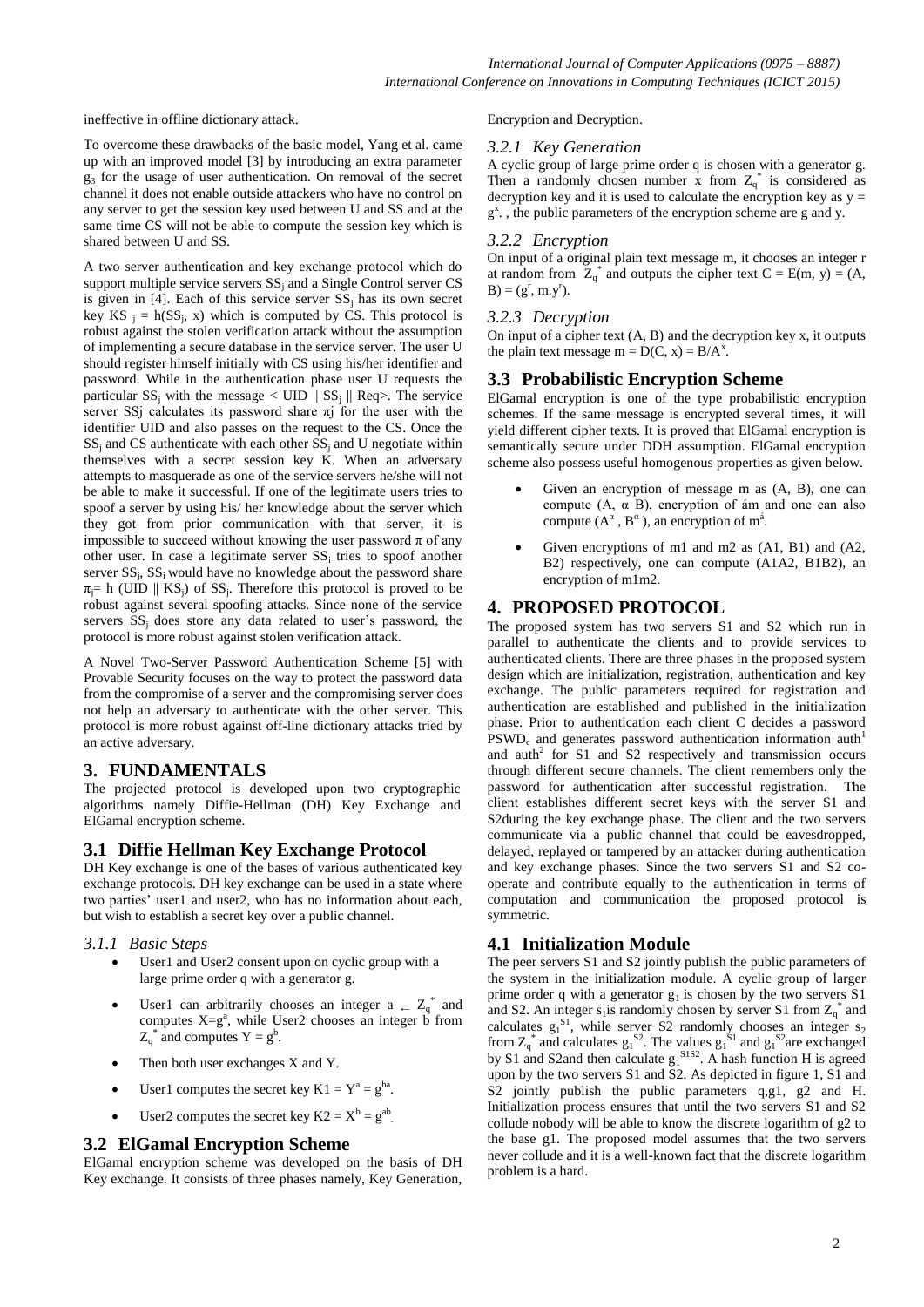# **4.2 Registration Module**

It is necessary that every client C registers with the server S1 and S2 prior to authentication. A password  $PSWD_c$  is chosen by the client C. Then the decryption key  $x_i$  is randomly chosen by C from  $Z_q^*$  and calculates the encryption key  $y_i = g_i^{x_i}$  for server Si (i = 1, 2). Then client encrypts the password  $PSWD_c$  with  $y_i$  as given in equation 1, where  $a_i$  is randomly chosen from  $Z_q^*$ .

$$
(Ai, Bi) = gai1(mod q), g2PSWDc, yiai (mod q)
$$
 (1)

Then an integer  $b_1$  is randomly chosen by the client from  $Z_q^*$  and calculates  $b_2$  as given in equation 2.

$$
b_2 = b_1 \bigoplus H(PSWD_c)
$$
 (2)

Finally the client C delivers the authentication information auth<sup>1</sup> =  $\{x_1, a_1, b_1, A_2, B_2\}$  to the server S1 and authentication information auth<sup>2</sup> = { $x_2$ ,  $a_2$ ,  $b_2$ ,  $A_1$ ,  $B_1$ } to the server S2 through two different secure channels. The client then remembers the password  $\text{PSWD}_c$ alone for authentication and key exchange. In figure 2 registration process is depicted.

## **4.3 Authentication and Key Exchange Module**

A client and two servers can mutually authenticate each other and then the client and two servers can generate the secret keys on successful registration. In figure 3, authentication and key exchange procedure consists of five steps in terms of parallel computation of servers S1 and S2.

## **5. RESULT ANALYSIS**

All possible types of passwords are tested using the protocol, out of which a few is listed in table 1.Table 1 provides the authentication and key exchange results for a set of legal and illegal clients.

# **5.1 SECURITY ANALYSIS**

Do not include headers, footers or page numbers in your submission. These will be added when the publications are assembled.

### *5.1.1 Security against Stolen-verified Attack*

The database of the servers S1 and S2 can be the target of an adversary. Obtained database information is of no use if the adversary tries to manage to get the database of one server Si. This is because the server Si stores the password of the client that is ElGamal encrypted with Sj's encryption key  $y_i$  along with the Si's decryption key x<sub>i</sub>. Unless the adversary has obtained the database of the both the servers S1 and S2 the server will not be able to decrypt the ElGamal encrypted password. The adversary will be provided with the exponential of the password even if he/she manages to obtain both the databases and decrypts the password. It is known fact that the discrete logarithm problem is a NP Hard problem. Even if both the servers' database is stolen, the adversary will not be able to obtain the password  $\text{PSWD}_c$  of the client.

## *5.1.2 Security against Man in the middle Attack*

If an adversary is trying to obtain the communication information, and with that information can make independent connections with the victims and relays messages between them to make them believe that they are talking directly to each other over a private connection, in fact the entire conversation is controlled by the attacker. The attacker must be able to intercept all relevant messages passing between the two victims and can inject new ones. But in this protocol all the password details which passed from client to server side are converted with help of discrete logarithm problem. So the adversary obtained information cannot be provided with the exponential of the password even if he/she manages to obtain both the databases and decrypted password they obtain only it's the mathematical value. Even if both the servers'

communication is stolen, the adversary will not be able to obtain the password PSWD<sub>c</sub> of the client.

## *5.1.3 Security against Server Spoofing Attack*

To obtain the secret key established between the client and the server, if an adversary a tries to masquerade as one of the servers or both, he/she will not make it successful. With reference to figure 3, when the client tries to verify the authenticity of the server in step 6, the authentication fails because the adversary A does not have any knowledge about the  $A_i$ ,  $B_i$ . And thus a secret will not be established between the client and the malicious server. A legitimate server will not be successful as the ElGamal decryption key  $x_i$  of Si is not known to Si even if it masquerades as another server. Thus the protocol is secured against all types of server spoofing attack.

# **6. PERFORMANCE ANALYSIS**

In this section we examine the performance of the protocol. As stated earlier, both the servers S1 and S2 do equally contribute to authentication and key exchange and have got same communication and computation complexity. Therefore it is sufficient to analyze the performance of any one server.

# **6.1 Communication Performance in terms of Bits**

Communication performance would be measured in terms of *L* and *l*, where *L* is the bit size of an element from  $Z_0^*$  and *l* is the bit size of the hash value. The server S1 which receives M1 (contains one element R  $Z_a^*$ ) from client in the first round and the server exchanges M2 (contains two elements A2' and B2'  $Z_q$  \*) and M3 (contains two elements A1' and B1'  $Z_q$  \*) with S2 in the second round. Then the server S1 delivers M4 (contains one element R1  $Z_0^*$  and one hash value h1) to client in third round and finally receives M6 (contains two hash values h1' and h2') from the client. Hence the communication complexity of S1 is given by *6L+3l*.

As far as the client is concerned, it broadcasts M1 (which contains one element R  $Z_q^*$ ) in the first round and receives M4 (containing one element R1  $Z_q^*$  and one hash value h1) and M5 (contains one element R1  $Z_q^*$  and one hash value h1) in the third round. Finally the client does broadcast M6 (which contains two hash values h1' and h2'). Henceforth the communication complexity of the client is given by *3L+4l*.

# **6.2 Communication Performance in terms of Rounds**

While talking about parallel computation, one communication round is supposed to be a two way transmission of messages. With reference to figure 3, it is made clear that the client is involved in 3 communication rounds and each of the servers are involved in 4 communication rounds. Totally the protocol authenticates and does exchange secret key within 4 communication rounds.

# **6.3 Computation Performance**

Since each one of the computations is dominated by modular exponentiation, only the number of modular exponentiations is considered as computation performance for each party. With reference to figure 3, the client does have a computation complexity of 3 modular exponentiations and each one of the servers have a computation complexity of 4 modular exponentiations. The performance comparison of the protocol with Yang et al.'s protocol [3] is given in table 2. This can be seen as the proposed protocol is more efficient than Yang et al.'s protocol. In this proposed protocol, one of the two servers is better than service server (SS) of Yang et al.'s protocol. But another server of the proposed protocol is little less efficient than the control server (CS) of Yang et al.'s protocol.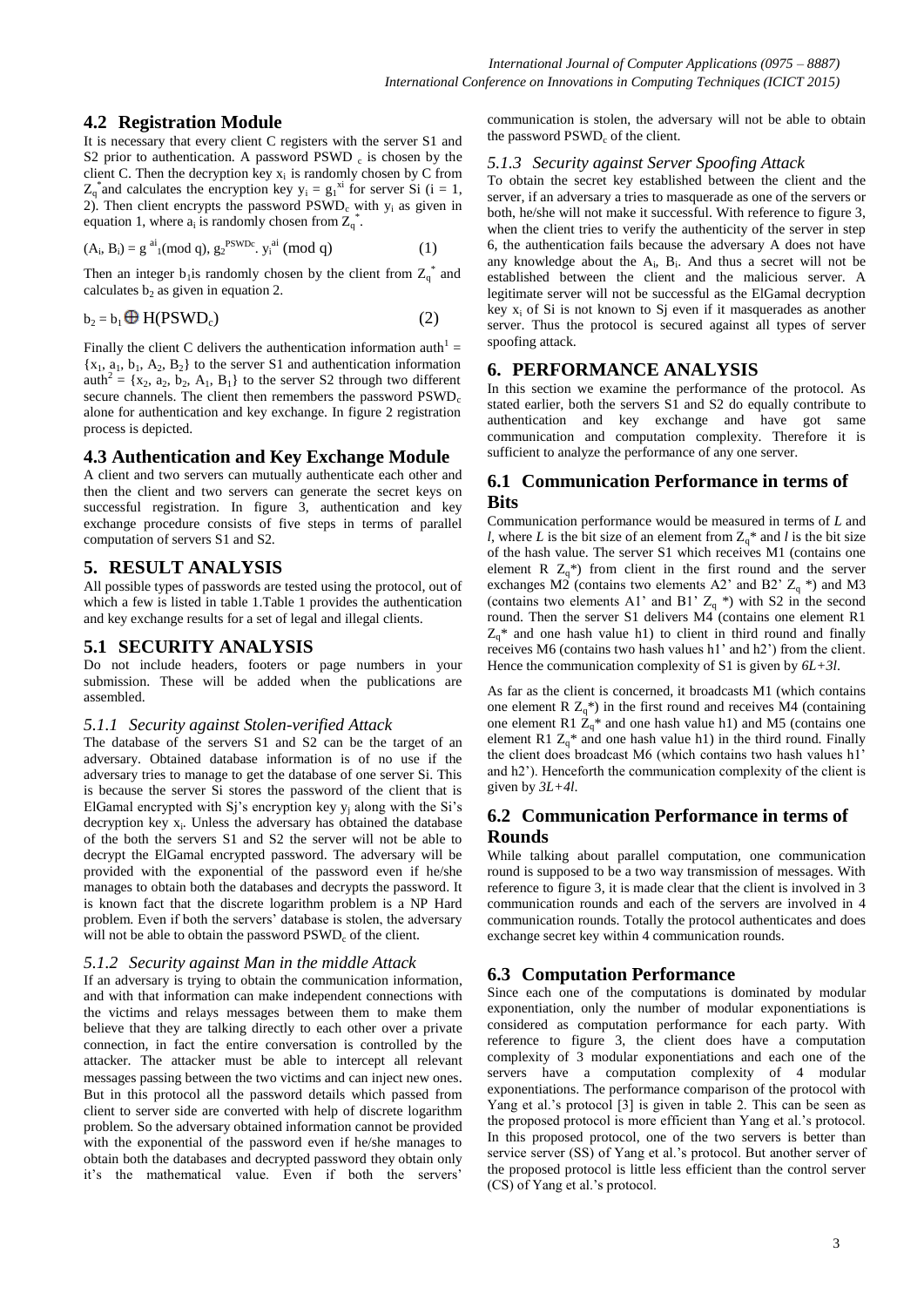Since Yang et al.'s protocol is asymmetric, where only SS is known to be the public server and CS is hidden and the client is establishing only a secret key with the SS in the end. But the proposed protocol is symmetric, where the two servers S1 and S2 are public and the client establishes a secret key with each one of the servers respectively. In addition Yang et al.'s protocol does run in series, and the proposed protocol runs in parallel. Therefore the total running time of the proposed symmetric protocol is actually equal to the running time of one server. While in the asymmetric Yang et al.'s protocol the total running time is equal to the sum of the running time of the two servers, One of the drawbacks of the proposed protocol is, that the storage space needed is approximately 5L for each one of the registered client, which is really greater than that of the storage space which is required for other two server protocols like Yang et al.'s protocol.

## **7. DEPLOYMENT**

Deployment is done through the cloud computing services there are three types' services namely Software as a Service (SaaS), Platform as a Service (PaaS), Infrastructure as a Service (IaaS) and this protocol has been deployed in Jelastic Cloud. Jelastic is a Platform as Infrastructure (PAI) cloud computing service that provides networks, servers, and storage solutions to software development clients, enterprise businesses etc.

# **8. CONCLUSION**

A symmetric protocol for two-server based password-only authentication and key exchange is implemented and the results are analyzed. The proposed protocol has been developed with the ElGamal encryption scheme and Diffie-Hellman Key exchange algorithm. Security of the protocol lies in the strength of the cyclic group, modular arithmetic and Elgamal encryption. Security analysis results,that the protocol is secured against various cryptographic attacks such as server spoofing attack, stolen verification attacks, etc. Performance analysis has been shown that the protocol is better than the existing protocols and also has been developed in PaaS. As a future work, this symmetric protocol can be converted to an asymmetric protocol such that it has the security advantages of both asymmetric protocols and ElGamal encryption technique.



**Fig 1: Initialization module**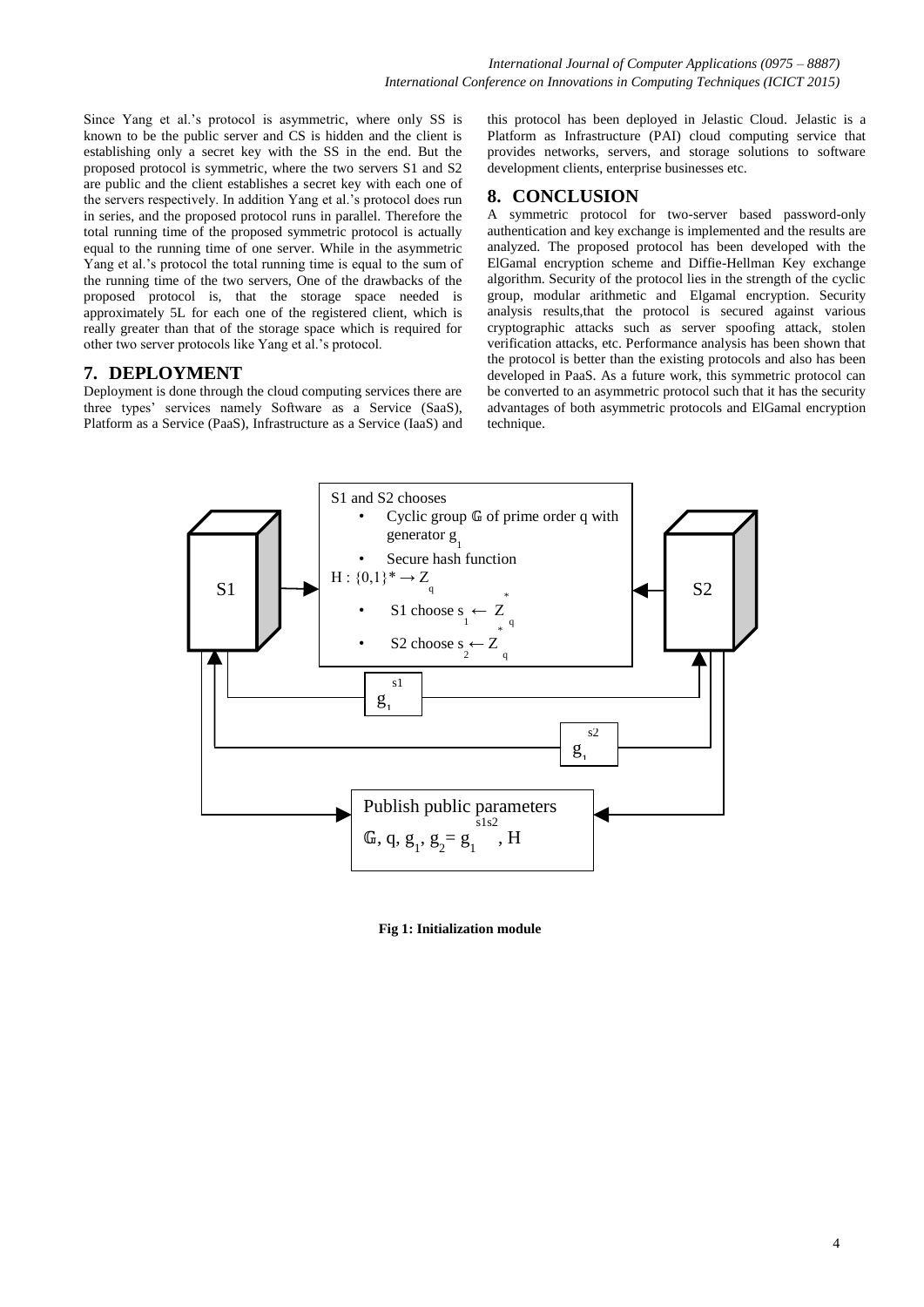*International Journal of Computer Applications (0975 – 8887) International Conference on Innovations in Computing Techniques (ICICT 2015)*





**Fig 2: Registration module**

**Table 1. Performance comparison with Yang et al.'s protocol**

| <b>Participants</b>    | <b>Proposed protocol</b> | Yang et al.'s protocol |
|------------------------|--------------------------|------------------------|
| <b>Client C</b>        |                          |                        |
| Communication (bits)   | $3L + 4I$                | $4L + 2I$              |
| Communication (rounds) | 3                        | 6                      |
| Computation            | 3                        | $\overline{5}$         |
| Server S1 / SS         |                          |                        |
| Communication (bits)   | $6L + 3I$                | $8L + 3I$              |
| Communication (rounds) | $\overline{4}$           | 10                     |
| Computation            | 4                        | 6                      |
| Server S2 / CS         |                          |                        |
| Communication (bits)   | $6L + 3I$                | $4L + 11$              |
| Communication (rounds) | $\overline{4}$           | $\overline{4}$         |
| Computation            | $\overline{4}$           | 3                      |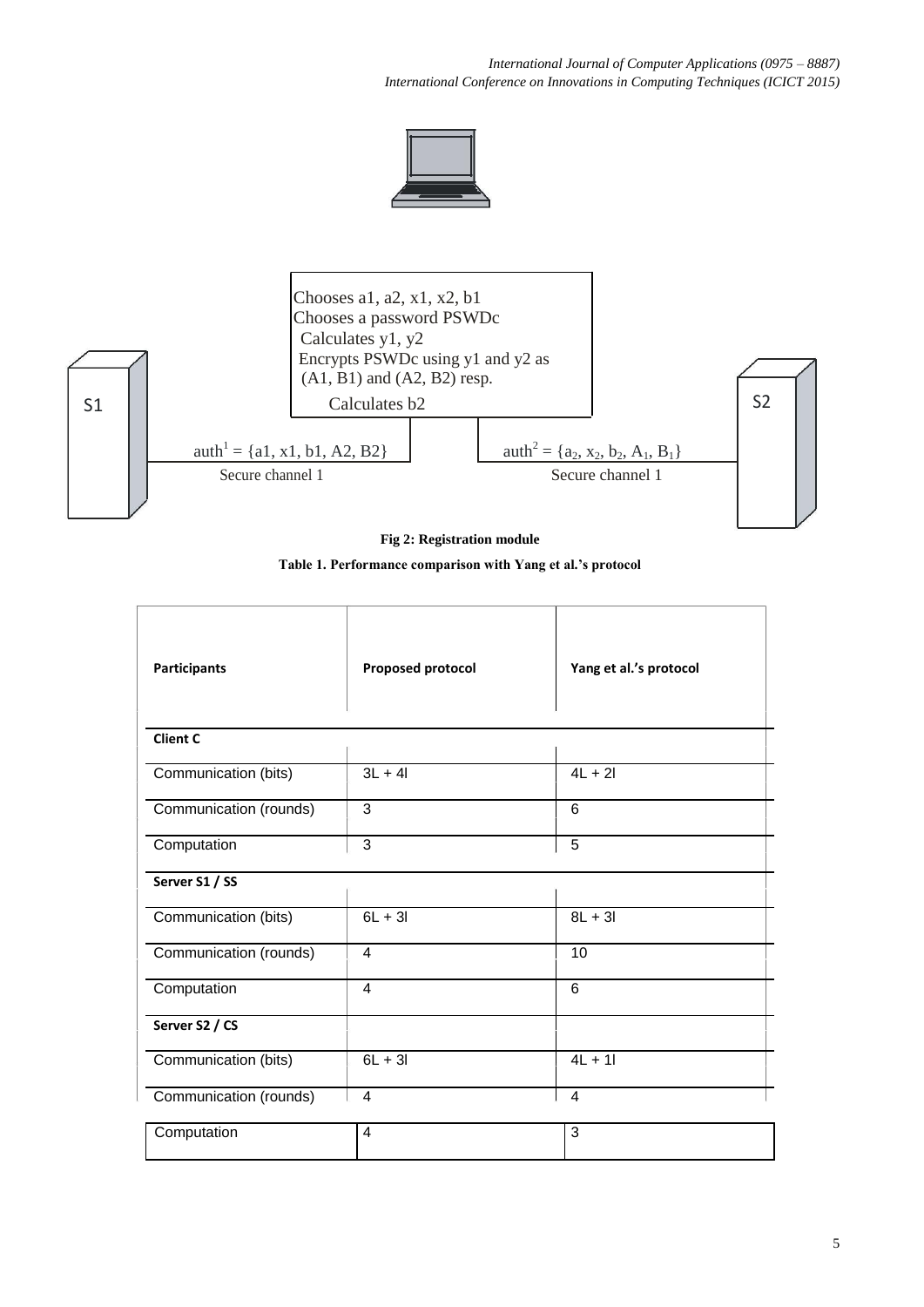#### *International Journal of Computer Applications (0975 – 8887)*

*International Conference on Innovations in Computing Techniques (ICICT 2015)*

| $\mathbf{X} \setminus \mathbf{X}$ Jelastic administration par $\mathbf{X} \setminus \mathbf{X}$ trail.jelastic.servint.net/ecc $\mathbf{X} \setminus \mathbf{M}$ Inbox (1,408) - rohicn@qn $\mathbf{X} \setminus \mathbf{M}$<br>Delastic administration par x V X JSP Page |  |
|----------------------------------------------------------------------------------------------------------------------------------------------------------------------------------------------------------------------------------------------------------------------------|--|
| trail.jelastic.servint.net/ecc/<br>$\leftarrow$ $\rightarrow$<br>C                                                                                                                                                                                                         |  |
| This is a Servint Jelastic trial account. If you are the site owner and wish to remove this banner please log into your Jelastic Cloud account and select 'Upgrade trial account'.                                                                                         |  |
| <b>TODO</b> write content                                                                                                                                                                                                                                                  |  |
| <b>User Name</b>                                                                                                                                                                                                                                                           |  |
| Password                                                                                                                                                                                                                                                                   |  |
| <b>LOGIN</b>                                                                                                                                                                                                                                                               |  |

**Fig 1: Output of deployment**



#### **Hello World!**

WELCOME rohini value of xp 7 value of yp 8 Cipher text value is  $\{(8, 3), (5, 10)\}\$ Value of original message is (7, 8)

#### **Fig 2: Final Result**

## **9. REFERENCES**

- [1] Xun Yi., and San Ling, Huaxiomg, "Efficient Two-Server Password Only Authenticated Key Exchange", IEEE Transactions on Parallel and Distributed Systems, Vol. 24, No. 9, pp. 1773- 1782, 2013.
- [2] Hung-Yu Chien., and Tzong-Chen Wu, Ming- KueiYeh, "Provably Secure Gateway-Oriented Password-Based Authenticated Key Exchange Protocol Resistant to Password Guessing Attacks",Journal Of Information Science And Engineering, Vol. 29, No. 2, pp. 249-265, 2013.
- [3] Yanjiang Yang., and Deng R.H, FengBao, "A Practical Password-Based Two-Server Authentication and Key Exchange System", IEEE Transactions on Dependable and Secure Computing, Vol. 3, No. 2, pp. 105-114, 2006.
- [4] Jun Ho Lee., and Dong Hoon Lee, "Secure and Efficient

Password-Based Authenticated Key Exchange Protocol for Two-Server Architecture", International Conference on Convergence Information Technology, 2007, Vol. 21, No. 23, pp. 2102-2107, 2007.

- [5] Dexin Yang., and Bo Yang, "A Novel Two-Server Password Authentication Scheme with Provable Security", IEEE 10th International Conference on Computer and Information Technology (CIT), pp. 1605- 1609, 2010.
- [6] Her-TyanYeh., and Hung-Min Sun, "Simple Authenticated Key Agreement Protocol Resistant to Password Guessing Attack", ACM SIGOPS Operating Systems Review, Vol. 36, No. 4, pp. 14-22, 2002.
- [7] Anamika Chouskey., and YogadharPandey, "An Efficient Password Based Two-Server Authentication and Pre-shared Key Exchange System using Smart